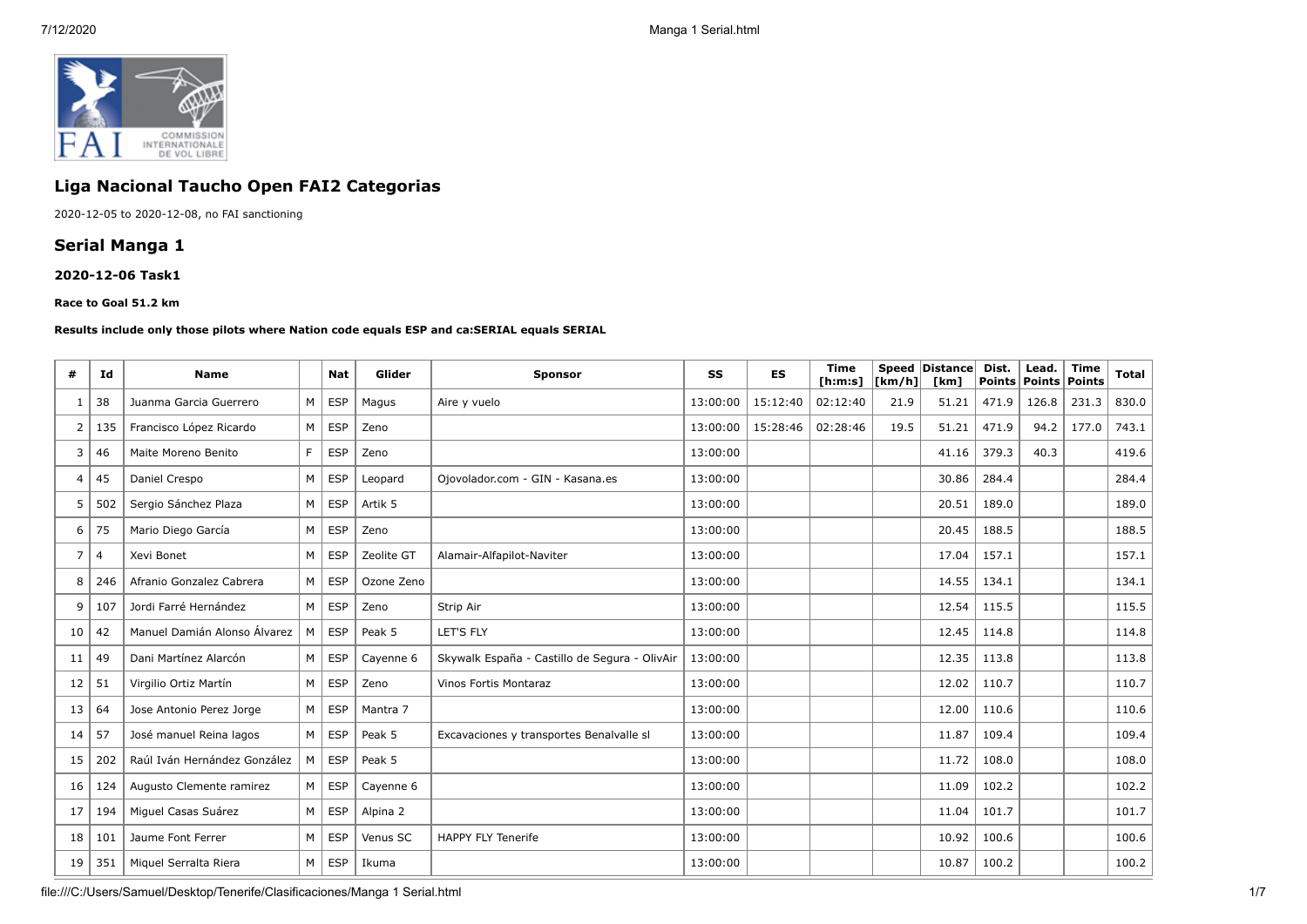7/12/2020 Manga 1 Serial.html

| #          | Id  | <b>Name</b>                  |   | <b>Nat</b> | Glider      | Sponsor                         | SS       | ES | <b>Time</b><br>[ <b>h</b> : <b>m</b> : <b>s</b> ] | $\lfloor \lfloor km/h \rfloor \rfloor$ | Speed Distance<br>[km] | Dist. | Lead.<br>Points   Points   Points | <b>Time</b> | <b>Total</b> |
|------------|-----|------------------------------|---|------------|-------------|---------------------------------|----------|----|---------------------------------------------------|----------------------------------------|------------------------|-------|-----------------------------------|-------------|--------------|
| 20         | 82  | Jorge Rodriguez Gomez        | M | <b>ESP</b> | Meru        | Galiza Caníbal                  | 13:00:00 |    |                                                   |                                        | 10.64                  | 98.1  |                                   |             | 98.1         |
| 21         | 97  | Vallès Milla Pere            | M | <b>ESP</b> | Meru        |                                 | 13:00:00 |    |                                                   |                                        | 10.53                  | 97.0  |                                   |             | 97.0         |
| 22         | 98  | Fabián Déniz Quintana        | M | <b>ESP</b> | Zeno        |                                 | 13:00:00 |    |                                                   |                                        | 9.96                   | 91.8  |                                   |             | 91.8         |
| 23         | 255 | Carlos Antonio Cervilla Diaz | M | <b>ESP</b> | PHI Allegro | Granaltura.es - Kasana.es - PHI | 13:00:00 |    |                                                   |                                        | 9.79                   | 90.2  |                                   |             | 90.2         |
| 24         | 115 | Jordi Roset Ilobet           | M | <b>ESP</b> | Alpina 3    |                                 | 13:00:00 |    |                                                   |                                        | 9.61                   | 88.6  |                                   |             | 88.6         |
| 25         | 40  | Federico Núñez Alcón         | M | <b>ESP</b> | Leopard     | Zahe.ropa                       | 13:00:00 |    |                                                   |                                        | 9.19                   | 84.7  |                                   |             | 84.7         |
| 26         | 505 | David Hernández Reyes        | M | <b>ESP</b> | Peak 5      | Alfapilot                       | 13:00:00 |    |                                                   |                                        | 8.80                   | 81.1  |                                   |             | 81.1         |
| 27         | 274 | David Polo Gutiérrez         | M | <b>ESP</b> | Swift 5     |                                 | 13:00:00 |    |                                                   |                                        | 8.58                   | 79.1  |                                   |             | 79.1         |
| 28         | 323 | Luis Linde Contreras         | M | <b>ESP</b> | Cayenne 6   | Zen Parapente - Skywalk España  | 13:00:00 |    |                                                   |                                        | 8.55                   | 78.7  |                                   |             | 78.7         |
| 29         | 310 | Javier Liria López           | M | <b>ESP</b> | Eden 7      | Mundosa®                        | 13:00:00 |    |                                                   |                                        | 8.11                   | 74.7  |                                   |             | 74.7         |
| 30         | 354 | Jordi Massallé Josa          | M | <b>ESP</b> | Ikuma       |                                 | 13:00:00 |    |                                                   |                                        | 8.04                   | 74.0  |                                   |             | 74.0         |
| 31         | 120 | Mario Moreno Andreu          | M | <b>ESP</b> | Camino      | <b>EOLOX</b>                    | 13:00:00 |    |                                                   |                                        | 7.50                   | 69.1  |                                   |             | 69.1         |
| 32         | 317 | Miquel Angel Pifarré Boix    | M | <b>ESP</b> | Zeno        | Ager Aventura't                 | 13:00:00 |    |                                                   |                                        | 7.42                   | 68.4  |                                   |             | 68.4         |
| 33         | 322 | Fermin Montaner Morant       | M | <b>ESP</b> | Sector      | montaner.de                     | 13:00:00 |    |                                                   |                                        | 6.44                   | 59.4  |                                   |             | 59.4         |
| 34         | 512 | David Moral Alvarez          | M | <b>ESP</b> | Phi Maestro |                                 | 13:00:00 |    |                                                   |                                        | 6.23                   | 57.4  |                                   |             | 57.4         |
| 35         | 353 | Adrià Fabra Amorós           | M | <b>ESP</b> | Ikuma2      |                                 | 13:00:00 |    |                                                   |                                        | 6.13                   | 56.4  |                                   |             | 56.4         |
| 36         | 508 | Óliver Álvarez Lorenzo       | M | <b>ESP</b> | Comet       | Parapente Ferrol                | 13:00:00 |    |                                                   |                                        | 4.97                   | 45.8  |                                   |             | 45.8         |
| 37         | 178 | Eva Vinuesa Prieto           | F | <b>ESP</b> | Aspen 5     |                                 | 13:00:00 |    |                                                   |                                        | 4.80                   | 44.3  |                                   |             | 44.3         |
| 38         | 76  | Luis Manuel Ramos            | M | <b>ESP</b> | Zeno        | enminube                        | 13:00:00 |    |                                                   |                                        | 4.72                   | 43.5  |                                   |             | 43.5         |
| 39         | 352 | Sergi Pifarré Abad           | M | <b>ESP</b> | Hook 4      | Àger Aventura't                 | 13:00:00 |    |                                                   |                                        | 4.00                   | 36.9  |                                   |             | 36.9         |
| <b>ABS</b> | 67  | Guillermo De Armas Estévez   | M | <b>ESP</b> | Zeno        | <b>ALAMAIR</b>                  |          |    |                                                   |                                        |                        |       |                                   |             | 0.0          |
| <b>ABS</b> | 221 | Laura Puente Poza            | F | <b>ESP</b> | Queen 2     |                                 |          |    |                                                   |                                        |                        |       |                                   |             | 0.0          |

## **Task definition**

| No   | Leg Dist.        | Id     | Radius          | Open  | Close | <b>Coordinates</b>           | <b>Altitude</b> |
|------|------------------|--------|-----------------|-------|-------|------------------------------|-----------------|
|      | $0.0 \text{ km}$ | SD4076 | $400 \text{ m}$ | 12:00 | 14:00 | Lat: 28.14511 Lon: -16.73607 | 744 m           |
| 2 SS | $1.0 \text{ km}$ | SG2000 | 4500 m          | 13:00 | 17:30 | Lat: 28.09787 Lon: -16.75192 | 0 <sub>m</sub>  |
| 3    | $3.0 \text{ km}$ | SG2000 | 2500 m          | 13:00 | 17:30 | Lat: 28.09787 Lon: -16.75192 | 0 <sub>m</sub>  |
| 4    | 5.5 km           | SG2000 | 5000 m          | 13:00 | 17:30 | Lat: 28.09787 Lon: -16.75192 | 0 <sub>m</sub>  |
| 5    | 8.1 km           | SG2000 | 2500 m          | 13:00 | 17:30 | Lat: 28.09787 Lon: -16.75192 | 0 <sub>m</sub>  |
| 6    | 18.7 km          | SD5057 | 5000 m          | 13:00 | 17:30 | Lat: 28.2491 Lon: -16.81792  | 550 m           |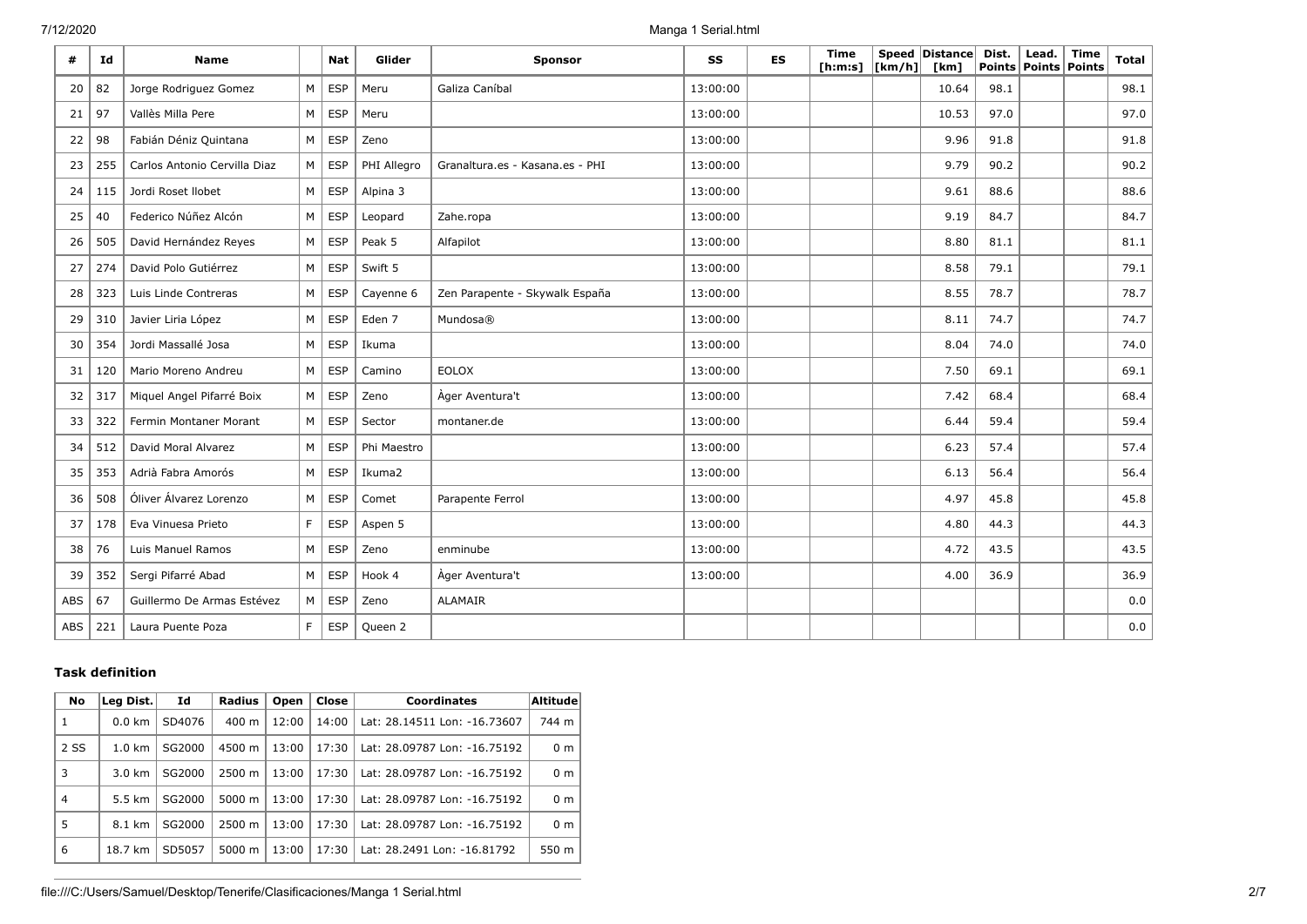7/12/2020 Manga 1 Serial.html

| No    | Leg Dist. | Id                 | <b>Radius</b>      | Open  | Close | <b>Coordinates</b>           | Altitude        |
|-------|-----------|--------------------|--------------------|-------|-------|------------------------------|-----------------|
| 7     | 33.6 km   | S07026             | 1000 m             | 13:00 | 17:30 | Lat: 28.08831 Lon: -16.70667 | 255 m           |
| 8     | 38.7 km   | S <sub>18023</sub> | $400 \text{ m}$    | 13:00 | 17:30 | Lat: 28.13121 Lon: -16.75225 | $211 \text{ m}$ |
| 9     | 42.7 km   | S08005             | $3000 \; \text{m}$ | 13:00 | 17:30 | Lat: 28.06991 Lon: -16.72517 | $47 \text{ m}$  |
| 10    | 47.1 km   | SD4076             | $1000 \;{\rm m}$   | 13:00 | 17:30 | Lat: 28.14511 Lon: -16.73607 | 744 m           |
| 11 ES | 49.6 km   | SG2000             | $2000 \; \text{m}$ | 13:00 | 17:30 | Lat: 28.09787 Lon: -16.75192 | 0 <sub>m</sub>  |
| 12    | 51.2 km   | SG2000             | $400 \text{ m}$    | 13:00 | 17:30 | Lat: 28.09787 Lon: -16.75192 | 0 m             |

#### **Notes**

| Ιd | Name                                 | <b>Note</b> |
|----|--------------------------------------|-------------|
|    | 221   Laura Puente Poza              | Ausente     |
| 67 | Guillermo De Armas Estévez   Ausente |             |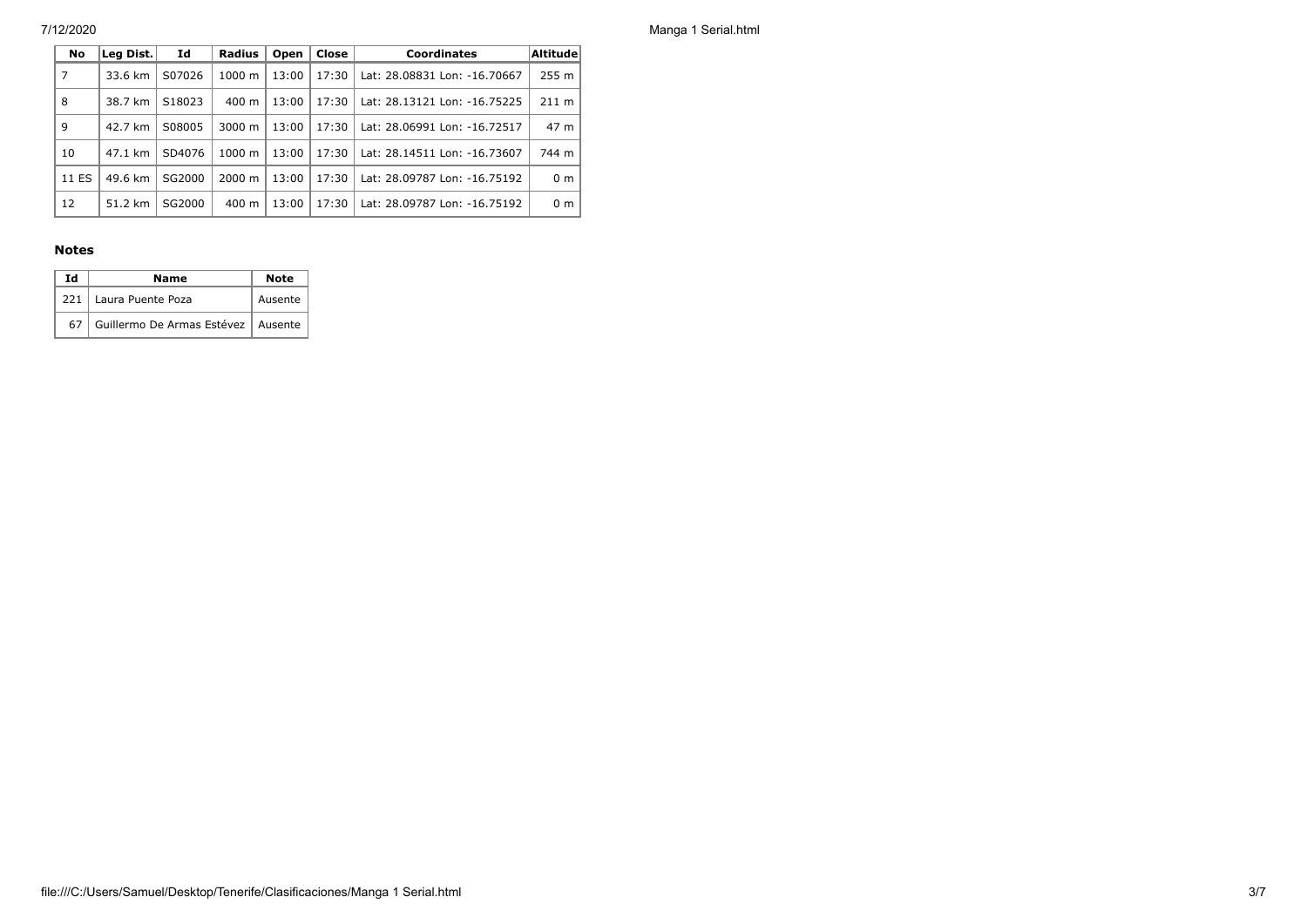7/12/2020 Manga 1 Serial.html

**Pilots not yet processed (NYP)**

**Id Name**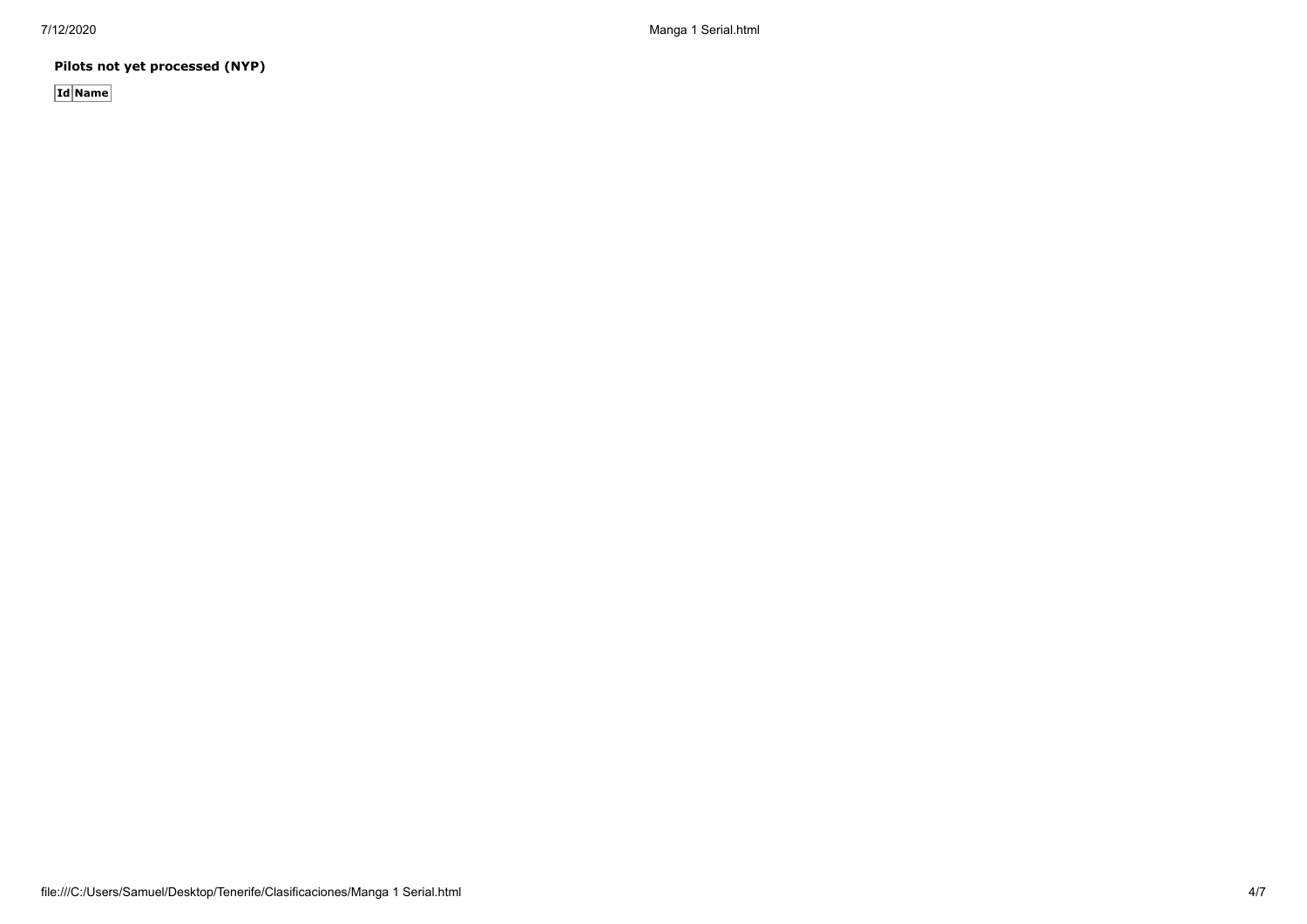## **Task statistics**

| param                           | value                |
|---------------------------------|----------------------|
| ss distance                     | 48.45                |
| task distance                   | 51.212               |
| launch_to_ess_distance          | 49.612               |
| no_of_pilots_present            | 98                   |
| no_of_pilots_flying             | 98                   |
| no_of_pilots_lo                 | 74                   |
| no_of_pilots_reaching_nom_dist  | 26                   |
| no_of_pilots_reaching_es        | 24                   |
| no_of_pilots_reaching_goal      | 24                   |
| sum_flown_distance              | 2211.362             |
| best dist                       | 51.212               |
| best_time                       | 2.1375               |
| worst_time                      | 2.5086               |
| qnh_setting                     | 1013.25              |
| no_of_pilots_in_competition     | 100                  |
| no of pilots landed before stop | 0                    |
| sum_dist_over_min               | 1824.138             |
| sum_real_dist_over_min          | 1824.138             |
| sum_flown_distances             | 2211.362             |
| best_real_dist                  | 51.212               |
| last start time                 | 2020-12-06T13:00:00Z |
| first_start_time                | 2020-12-06T13:00:00Z |
| first_finish_time               | 2020-12-06T15:08:15Z |
| max_time_to_get_time_points     | 3.5995               |
| goalratio                       | 0.2449               |
| arrival_weight                  | 0                    |
| departure_weight                | 0                    |
| leading_weight                  | 0.162                |
| time_weight                     | 0.2919               |
| distance_weight                 | 0.5461               |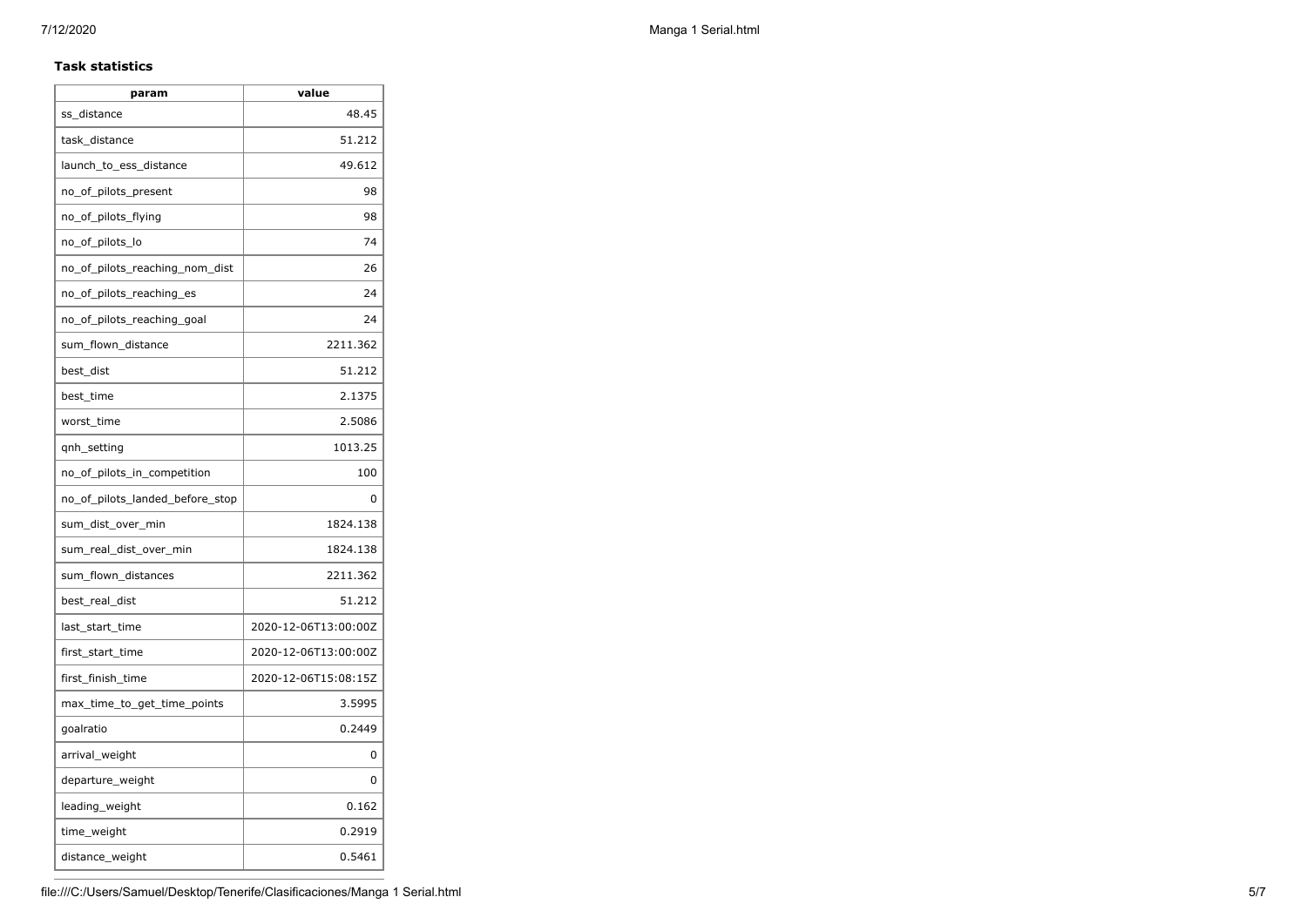| param                        | value    |
|------------------------------|----------|
| smallest_leading_coefficient | 1.5618   |
| available_points_distance    | 471.9289 |
| available_points_time        | 252.1932 |
| available_points_departure   | 0        |
| available points leading     | 139.9854 |
| available_points_arrival     | 0        |
| time_validity                | 1        |
| launch_validity              | 1        |
| distance_validity            | 0.8641   |
| stop_validity                | 1        |
| day_quality                  | 0.8641   |
| ftv_day_validity             | 0.8594   |
| time_points_stop_correction  | 0        |

## **Scoring formula settings**

| param                                        | value    |
|----------------------------------------------|----------|
| id                                           | GAP2020  |
| use_distance_points                          | 1        |
| use_time_points                              | 1        |
| use_departure_points                         | $\Omega$ |
| use_leading_points                           | 1        |
| use_arrival_position_points                  | 0        |
| use_arrival_time_points                      | 0        |
| time points if not in goal                   | 0        |
| jump_the_gun_factor                          | $\Omega$ |
| jump_the_gun_max                             | 0        |
| use_1000_points_for_max_day_quality          | $\Omega$ |
| normalize_1000_before_day_quality            | 0        |
| time_validity_based_on_pilot_with_speed_rank | 1        |
| bonus_gr                                     | 4        |
| no_pilots_in_goal_factor                     | 0.8      |
| task_stopped_factor                          | 0.7      |